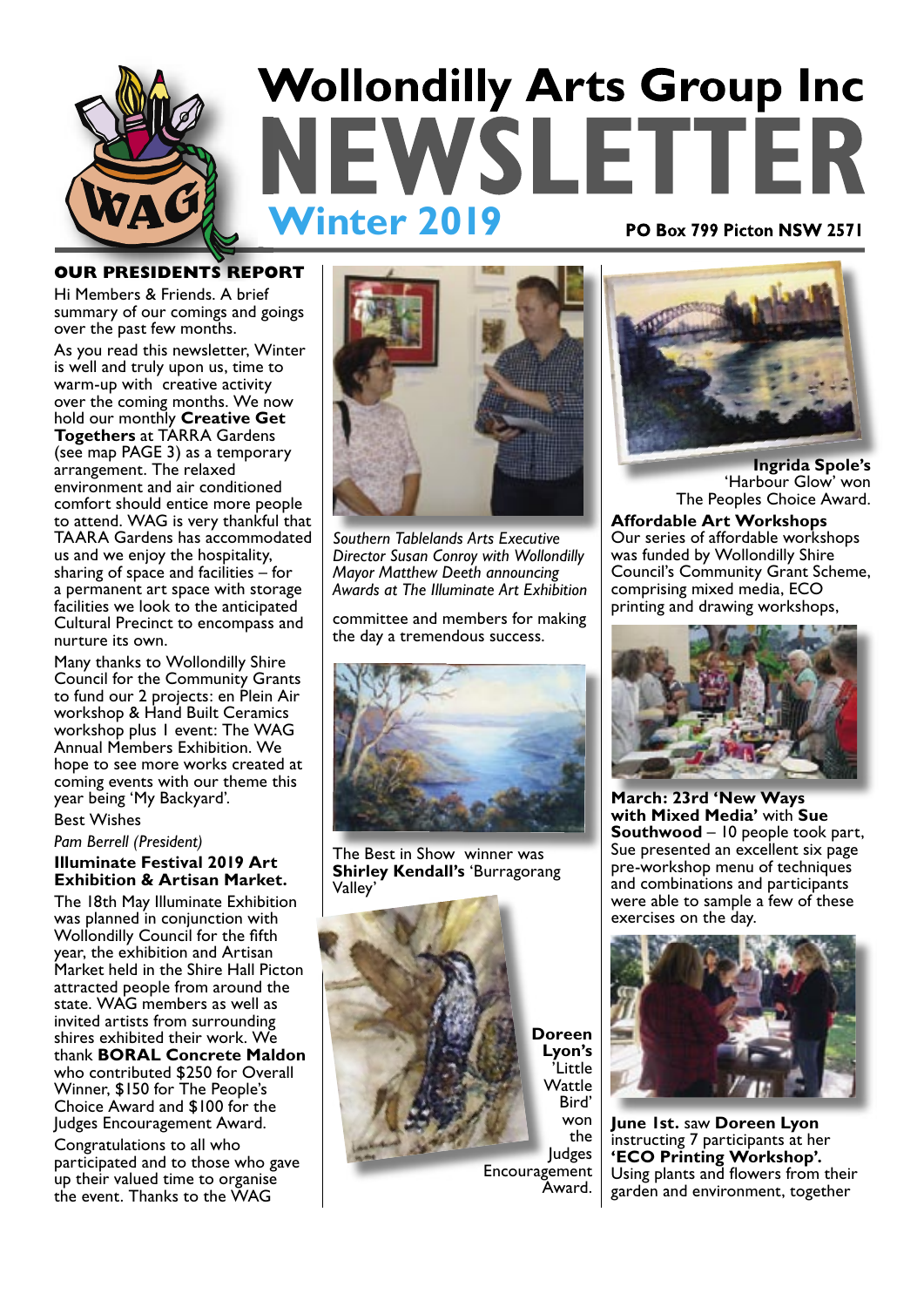with rusty iron and alum to create beautiful prints on watercolour paper. Participants had a bundle of unique prints to take home. Hopefully more workshops to follow from Doreen.



22nd and 13 eager participants attended **'Drawing Can Be Everything'** with **Janet Dalton** at Taara Gardens Retirement Village Hall in

Thirlmere. The Workshop covered many aspects of drawing, which is essential, whatever art form you pursue. Methods included: Mark making, tonal control, proportion, basic perspective, Golden Mean, drawing what you see, using negative shapes, sizing up. By all reports, a very successful workshop.

### **Our Monthly Creative Get Togethers**

These are the organised meetings of our group, held on the second Saturday of the month with the intent of providing a variety of media and techniques to meet the artistic needs of our group as they arise. Our 2019 theme is 'My Backyard'. We are currently holding our Creative Get Togethers in the Air Conditioned comfort of the Village Hall at Taara Gardens (see map) from 10:00am to 1:00pm.

### **Future Directions**

A Workspace - As WAG has gathered new members and extended our profile in the Wollondilly Council area, it has become apparent that we require a more user-friendly facility (natural light, storage, parking, kitchen facilities, WH&S access, etc).

We have sourced a temporary solution – TAARA Village Hall at Thirlmere. It is hoped this will meet many of our criteria and will also provide access to our Creative Get Togethers to the residents which

The Artisan Market, at The Illuminate Art Exhibition in May...



**were sold at illuminate the art exhibition and 11 works at the WAG Artisan market stall. Artists: Shirley Kendall, Gabby Dignam, Doreen Lyon, Barbara Durham, Marly Jones, Pam Berrell, and Ingrida Spole.**

we anticipate will prove a good symbiosis.

**The Western Sydney City Deal**  State and Federal government have combined to provide funding for eight Western Sydney Councils, including Wollondilly, to apply for funding to create a new Cultural Civic and Community Precinct containing art spaces, community meeting rooms, community services, workshops, etc. For further information refer: www.citydeals.infrastructure.gov.au

WAG has written an initial Submission and plan to work with the wider creative community of Wollondilly as part of this process. This submission was given to Mayor Matthew Deeth on 8 March. A copy was placed into the post boxes of every Wollondilly Councillor. WAG is committed to working towards raising the profile of the Arts in the Wollondilly area and look forward to being involved in future discussions and planning meetings. In the intervening months since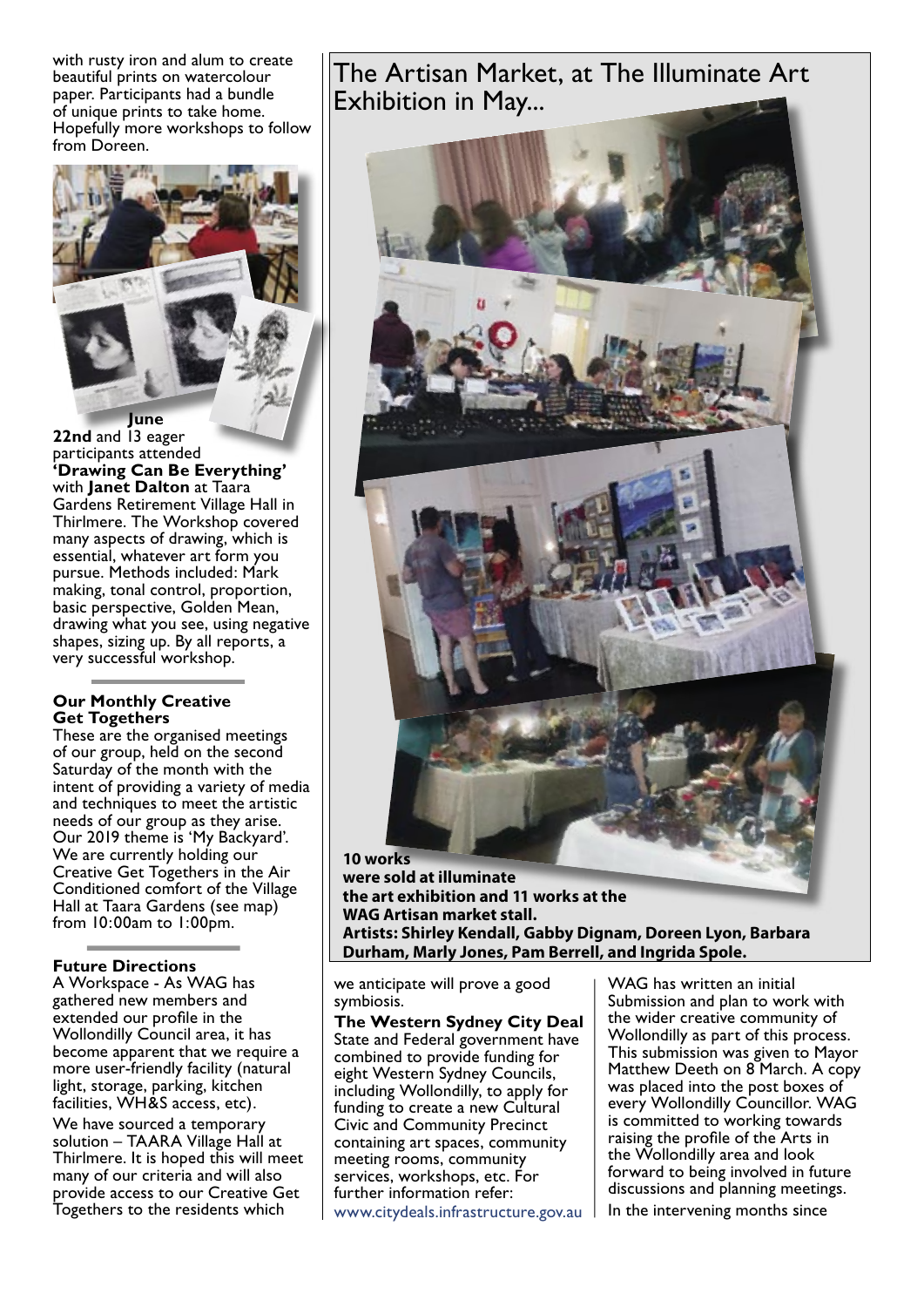# Illuminate Art Exhibition – Some Featured Works



we were first acquainted with the idea of a community Cultural and Civic Precinct we have been represented at two meetings at which Elton Consulting, representing the Council, put forward their basic concept of the Precinct . This gave us the opportunity to forward our thoughts and ideas to be included in further planning and consideration of gallery space and workspaces for the broader art/craft community.

In June, a meeting of interested persons was held in the View room at the Shire Library to go over the now prepared plan of the Precinct, which was directed by Steve from Elton Consulting and accompanied by architectural drawings and specifications.

This was very interesting and at this point we wait in anticipation for further developments due to our disappointment at the non appearance of a specific gallery/artspace to accommodate exhibitions from prospective artisans. As two performing arts spaces appeared to be allocated, we await further discussion regarding the Wollondilly art community and their needs – from a broader outlook, the future standing within a potentially amazing precinct for Art practice and exhibitions.

### **WAG Annual General Meeting was on Saturday 13th April 2019**

Taara Gardens Village Hall, 25 Estonian Rd, Thirlmere 1.30pm – 2.30pm

WAG members decided on the office bearers for our group for the coming year and submitted ideas for annual activities.

Office bearers voted for on the day were Pam Berrell President, Natalia Rudnicki Vice President, Treasurer Roswitha Giersch and Ingrida Spole Secretary. Natalia Rudnicki Publicity Editor, Marjo Hallowell Assistant Treasurer, Janet Dalton Public Officer and Rob Dalton Newsletter Editor. Ordinary Committee members:

Edla Arzey; Janet Dalton; Rob Dalton; Marjo Hallowell; Doreen Lyon; Betty Peachey; Julie Phillips; Sue Southwood; Tony Walsh.

**"The world always seems brighter when you've just made something that wasn't there before"**

*Neil Gaiman* 

## **WHAT'S ON CREATIVE GET TOGETHERS, WORKSHOPS, MEETINGS etc:**

**Wollondilly Arts Group Creative Get Together**

### **Saturday 10th August Taara Gardens Hall 25 Estonian Rd, Thirlmere 10.00pm – 1.00pm**

Please join us for creative endeavours, fun and chats. Work on your own project or work towards our end of year Exhibition the theme, 'My Backyard'. New members most welcome. Morning tea provided. \$3. Members, \$5 non members. Contact Ingrida 0400 440 696 Ingridada1@hotmail.com